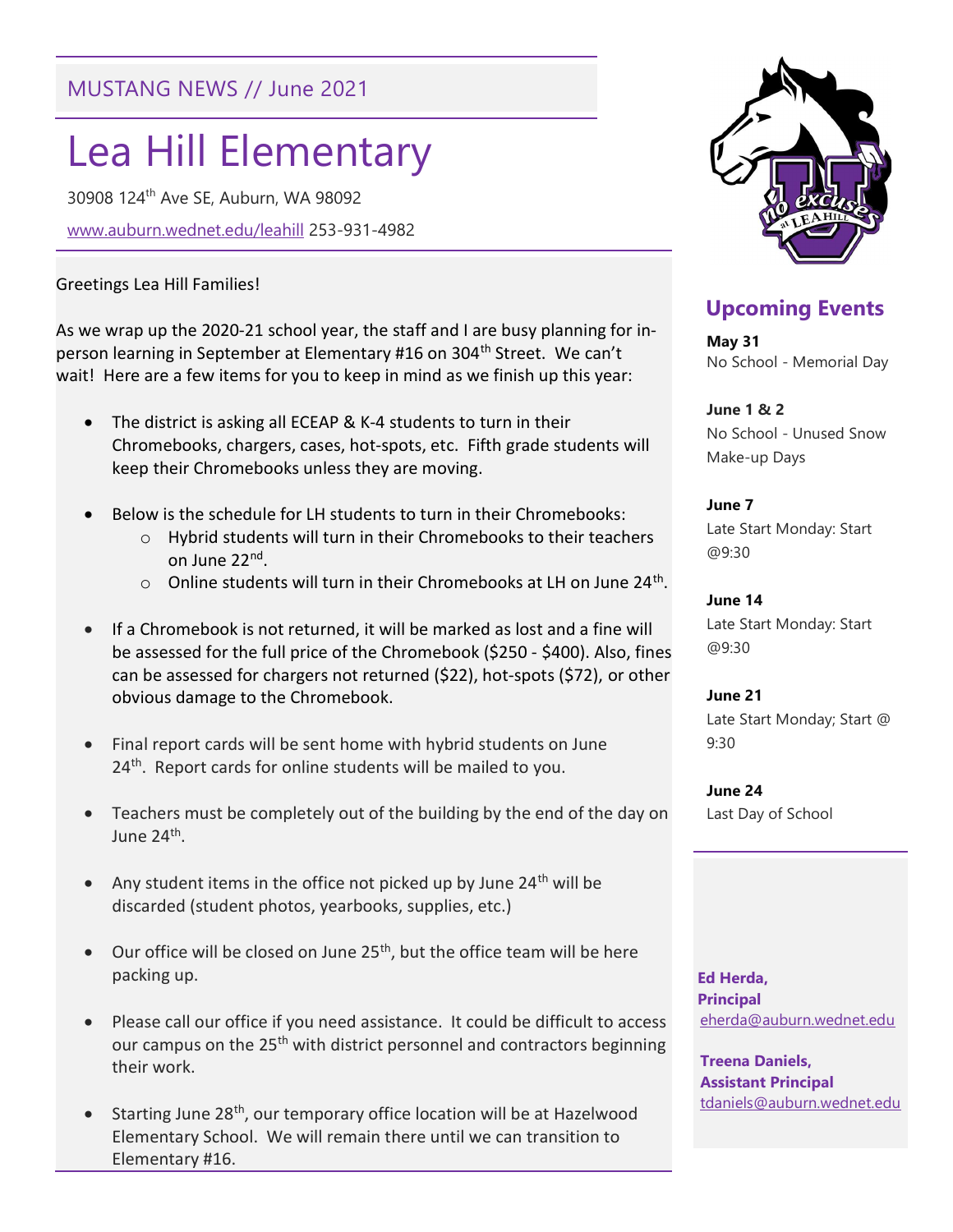Our K-5 teachers for next year will be as follows (subject to change):

Kindergarten: Perales, Sears, Ellwanger, Arp \*K/First Split Class: Kathleen Haugland First: Kijak, Flores, Lightburn, Hilby Second: Rotter, Gallager, Peterson, Tiemann Third: Rhodes, Mocharnyy, Sturgis, Langone Fourth: Lanktree, Homolka, Beeksma, Kauffman, Linville Fifth: Chandler, Stuckey, Vroom, Heilborn

- Our in-person Open House will take place on October 14<sup>th</sup> 5:00 to 6:30 p.m. We'll all meet in the new gym at 5:00 before going to classrooms.
- Last but certainly not least…I have to say goodbye to a very good friend of mine. Treena Daniels will be moving to Chinook Elementary School next year to become their Assistant Principal. Tom Dudley, current Assistant Principal at Hazelwood, will be coming to Lea Hill. Treena has been at Lea Hill for 16 years (longer than me)! When I started here back in 2006, she was a third grade teacher. During that time Treena has been ASD Teacher of the Year, the first Instructional Specialist in the history of Lea Hill, and the first Assistant Principal in our school's history. Wow. To say that Mr. Dudley has big shoes to fill is an understatement. It has been the honor of my career working with Treena and I want to thank her for her friendship and leadership at Lea Hill. She has impacted so many lives at our school. She will be truly missed by all of us and we wish her well on her leadership journey. We will always think of Treena Daniels as a Mustang!

Thank-you all for hanging in there with us during a most challenging and unusual year! Have a safe and fun Memorial Day Weekend  $\odot$ 

Mr. Herda

IMPORTANT DATES

NO SCHOOL: Monday, May 31 – Memorial Day Tuesday, June 1 – Unused Snow Make-up Day Wednesday, June 2 – Unused Snow Make-up Day

LAST DAY OF SCHOOL: Thursday, June 24